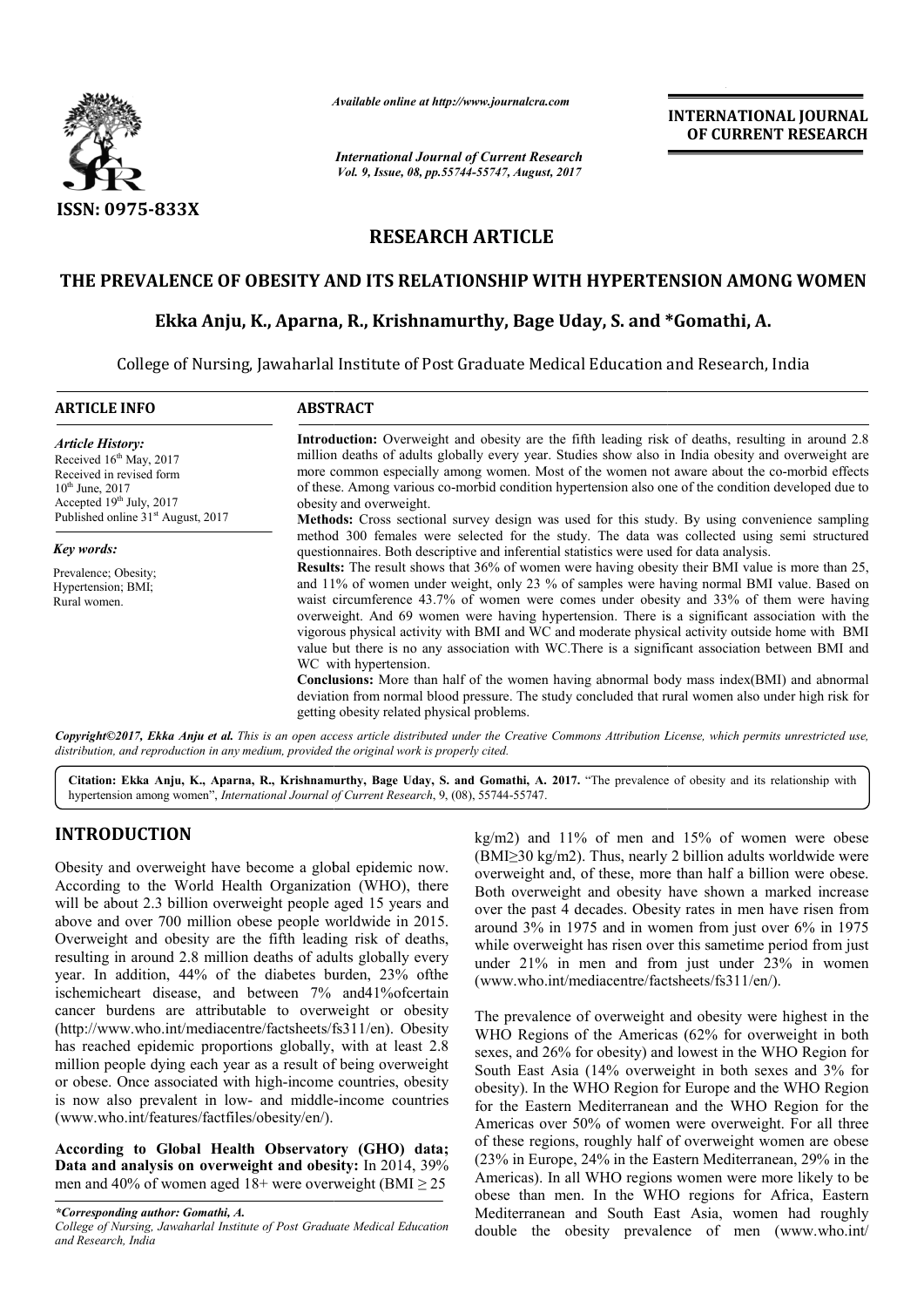mediacentre/factsheets/fs311/en/). Even as India battles malnutrition, the country has developed another nutritional problem—obesity. In past 10 years, the number of obese people has doubled in the country, according to the National Family Health Survey (NFHS-4). As per the survey conducted by Ministry of Health and Family Welfare (MoHFW), most of the states have experienced sharp rise in the number of obese people. Andhra Pradesh, Andaman and Nicobar, Puducherry and Sikkim have more than 30 per cent of their populations falling under the "obese" category. More than 10 per cent population in Bihar, Madhya Pradesh, Meghalaya, Tripura and West Bengal is obese; doubling since the last National Family Health Survey of 2005-06. According to data from the first phase of the National Family Health Survey (NFHS-4) 2015- 16. Goa is home to the largest percentage of obese women at 33.5%, while Sikkim is home to the largest percentage of obese men at 34.8% (www.downtoearth.org.in).

#### **Aim of the study**

To assesses the prevalence of obesity and its relationship with hypertension among women.

## **MATERIAL AND METHODS**

The research design adopted for the present study was community based Cross sectional survey approach. The study was conducted at village with the population of 2455 and number of houses 346, which comes under JIPMER rural health center service area.By using convenience sampling method 300 females were selected for the study. Semi structured interview method was used to collect the data. The tool was translated into Tamil version and the validity and reliability was established. Socio demography details and other information like clinical variable and physical activity and biophysical measurements (weight, Waist circumference, Waist hip ratio and Blood pressure) were collected. Analysis was carried out in SPSS (Statistical Package for social science) version 20.0. All statistical analysis had been carried out at 5% level of significance.

#### **RESULTS**

**Table 1. Socio-demographic variables of the women above 18 years of age**

|                           | $\frac{0}{0}$<br>$N = 300$<br>Socio Demographic Variables |             |          |  |  |
|---------------------------|-----------------------------------------------------------|-------------|----------|--|--|
| <b>Educational</b> status | $< 10$ std                                                | 116         | 38.7     |  |  |
|                           | Higher<br>secondary                                       | 103         | 34.3     |  |  |
|                           | <b>Graduation Illiterate</b>                              | 33          | 11       |  |  |
|                           |                                                           | 45          | 15       |  |  |
| Marital status            | Married Singe widow                                       | 249         | 83       |  |  |
|                           |                                                           | 35          | 11.7     |  |  |
|                           |                                                           | 15          | 5        |  |  |
| Occupation                | House<br>Coolie<br>wife                                   | 244         | 81.4     |  |  |
|                           | Student<br><b>Business</b>                                | 39          | 13       |  |  |
|                           | Others                                                    | 12          | 4        |  |  |
|                           |                                                           | $\varsigma$ | 1.7      |  |  |
| Monthly income            | $<$ 5000                                                  | 185         | 61.7     |  |  |
|                           | 5001-15000                                                | 109         | 36.3     |  |  |
|                           | >15001                                                    | 6           | 2        |  |  |
| Total number of           | $1 - 3$                                                   | 146         | 48.7     |  |  |
| family members            | $4-6$                                                     | 148         | 49.3     |  |  |
|                           | 7-9                                                       | 4           | 2        |  |  |
|                           | >10                                                       | $\theta$    | $\Omega$ |  |  |
| Religion                  | Hindu<br>Christian                                        | 296         | 98.7     |  |  |
|                           | Muslim Other                                              | 4           | 1.3      |  |  |
|                           |                                                           | 0           | 0        |  |  |
|                           |                                                           | 0           | 0        |  |  |

**Table 2. The prevalence of obesity based on BMI among women above 18 years N=300**

| Classification | BMI                      | Frequency | $\frac{0}{0}$ |
|----------------|--------------------------|-----------|---------------|
| Under weight   | $< 18 \text{ kg/m}^2$    | 33        | 11            |
| Normal BMI     | 18.0-22.9 kg/ $m^2$      | 69        | 23            |
| Overweight     | 23.0-24.9 kg/ $m^2$      | 91        | 30            |
| Obesity        | $>25$ kg/ m <sup>2</sup> | 107       | 36            |

**Table 3. The prevalence of obesity based on WC among women above 18 years N=300**

| Classification | WC (cm)   | Frequency | $\%$ |
|----------------|-----------|-----------|------|
| Normal         | 72        | 70        | 23.3 |
| Over weight    | $72 - 80$ | 99        | 33   |
| Obesity        | > 80      | 131       | 43.7 |

**Table 4. The prevalence of hypertension among women above 18 years**

|        | Classification   | $BP$ (mm of hg) | Frequency | $\frac{0}{0}$ |
|--------|------------------|-----------------|-----------|---------------|
| Normal |                  | <120/80         | 141       | 47            |
|        | Pre hypertension | 120/80-139/90   | 90        | 30            |
|        | Hypertension     |                 |           |               |
| v      | StageI           | 140/90 - 159/99 | 53        | 17.6          |
| v      | StageII          | >160/100        | 16        | 5.4           |

**Table 5. Association between WC and physical activity among women above18 years N=300**

| Physical activity |               | frequency | $\frac{0}{0}$ | P value  |
|-------------------|---------------|-----------|---------------|----------|
| Vigorous physical |               |           |               |          |
| activity          | $<$ 2 days    | 49        | 16.3          | $0.02**$ |
| B) Days per week  | $2 - 4$ days  | 131       | 43.7          |          |
|                   | >4 days       | 120       | 40            |          |
|                   | $<$ 1 hour    | 25        | 8.3           |          |
|                   | 1-4 hours     | 175       | 58.3          | $0.04**$ |
| B) Hours per day  | $>4$ hours    | 100       | 33.4          |          |
| Moderate activity | $<$ 2 days    | 32        | 10.7          |          |
| outside home      | $2 - 4$ days  | 200       | 66.7          | 0.9      |
| A) Days per week  | >4 days       | 68        | 22.7          |          |
|                   | $<$ 1 hour    | 75        | 25            |          |
|                   | $1 - 4$ hours | 215       | 71.7          |          |
| B) Hours per day  | $>4$ hours    | 10        | 33.3          | 0.96     |
| Moderate activity | $\leq$ days   | 35        | 11.6          | 0.21     |
| inside home       |               |           |               |          |
| A) Days per week  | $2 - 4$ days  | 230       | 76.7          |          |
|                   | $>4$ days     | 35        | 11.6          |          |
|                   | $<$ 1 hour    | 20        | 66.7          |          |
| B) Hours per day  | $1 - 4$ hours | 145       | 48.3          | 0.09     |
|                   | $>4$ hours    | 135       | 45            |          |
|                   |               |           |               |          |

\*\*\*P<0.001 \*\*P<0.05

#### **Table 6. Association between BMI and hypertension among women**

| BMI          | Frequency | $%$ within<br><b>BP</b> | Mean | SD    | P"value    |
|--------------|-----------|-------------------------|------|-------|------------|
| Under weight | 32        | 10.7                    |      |       |            |
| Normal BMI   | 69        | 23                      |      |       |            |
| Overweight   | 91        | 30.3                    | 2.91 | 1.006 | $0.000***$ |
| Obesity      | 108       | 36                      |      |       |            |
|              |           |                         |      |       |            |

\*\*\*P<0.001 \*\*P<0.05

## **DISCUSSION CONCLUSION**

The prevalence of obesity on the base of BMI was assessed among 300 samples of women the result shows that 36% of women having obesity their BMI value is more than 25 and 30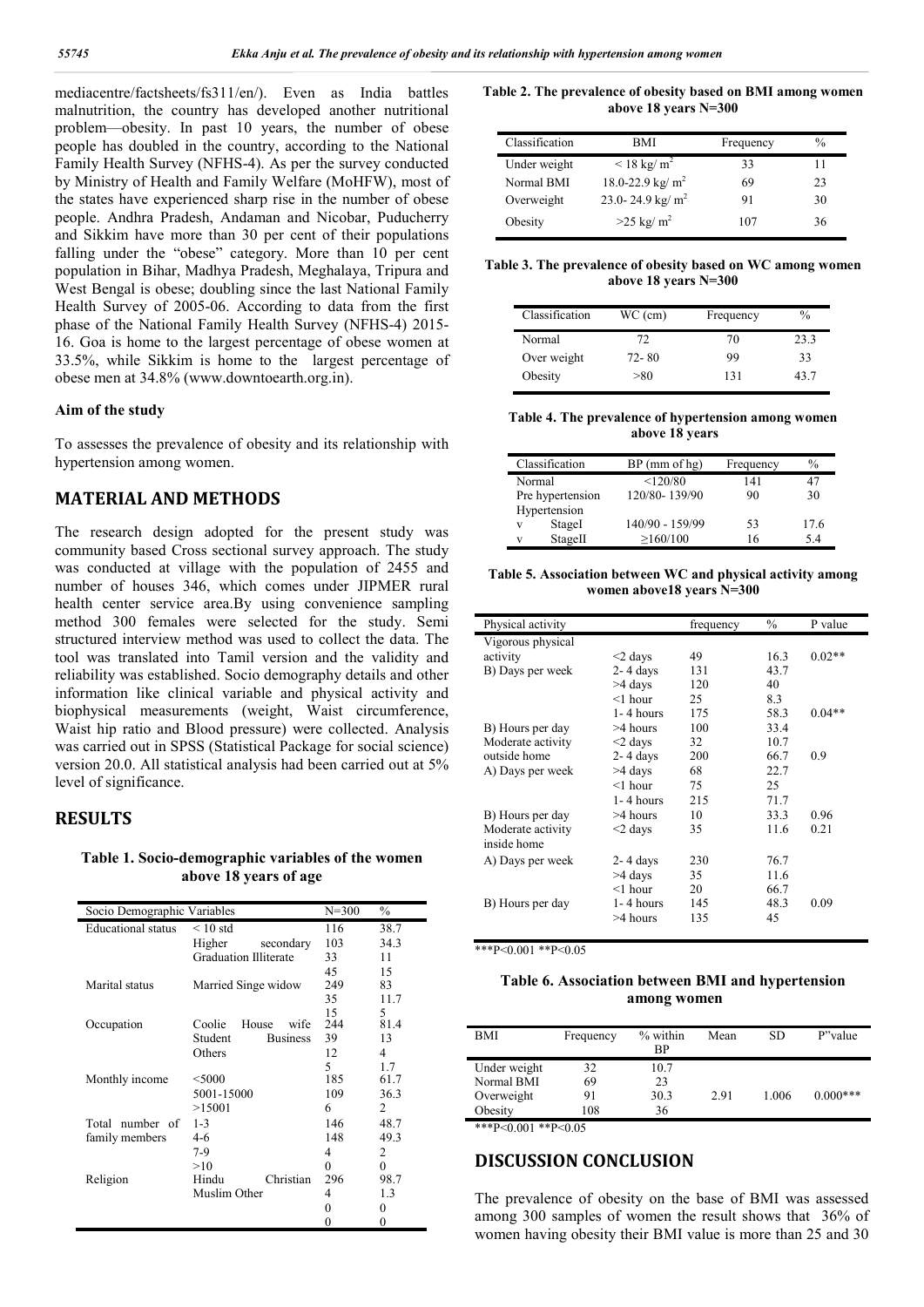% of women are at risk for obesity they having BMI of 23.0 – 24.9( over weight). And 11% of women under weight, only 23 % of samples were having normal BMI value.

reported in earlier studies. The present study revealed that there is very significant association between BMI and WC with hypertension.

| Socio demographic variables    |                                                 | $N = 300$        | P-value    |
|--------------------------------|-------------------------------------------------|------------------|------------|
| Age in years                   | 18-25                                           | 46               | 0.694      |
|                                | $26 - 35$                                       | 69               |            |
|                                | 36-45                                           | 95               |            |
|                                | >46                                             | 89               |            |
| <b>Educational</b> status      | < 10 std Higher secondary Graduation Illiterate | 116              | $0.001**$  |
|                                |                                                 | 103              |            |
|                                |                                                 | 33               |            |
|                                |                                                 | 45               |            |
| Marital status                 | Married Singe widow                             | 249              | $0.04**$   |
|                                |                                                 | 35               |            |
|                                |                                                 | 15               |            |
| Occupation                     | Coolie House wife Student Business Others       | 244              | $0.000***$ |
|                                |                                                 | 39               |            |
|                                |                                                 | 12               |            |
|                                |                                                 | 5                |            |
| Monthly income                 | $<$ 5000                                        | 185              | $0.000***$ |
|                                | 5001-15000                                      | 109              |            |
|                                | >15001                                          | 6                |            |
| Total number of family members | 01-Mar                                          | 146              | $0.000***$ |
|                                | $04-J$ un                                       | 148              |            |
|                                | $07-Sep$                                        | $\overline{4}$   |            |
|                                | >10                                             | $\theta$         |            |
| Religion                       | Hindu Christian Muslim Other                    | 296              | 0.091      |
|                                |                                                 | $\overline{4}$   |            |
|                                |                                                 | $\boldsymbol{0}$ |            |
|                                |                                                 | $\boldsymbol{0}$ |            |

 $P < 0.001***$  P<0.05\*\*

**Table 8. Association between WC and hypertension among womenabove18 years N=300**

| WС            | <b>FREQUENCY</b> | % within BP | <b>MEAN</b> | <b>SD</b> | P"value      |
|---------------|------------------|-------------|-------------|-----------|--------------|
| Normal        | 70               | 23.1        | 2.21        | 0.792     | ***<br>0.000 |
| Over weight   | 99               | 33.1        |             |           |              |
| Obesity       |                  | 43 8        |             |           |              |
| ***P< $0.001$ |                  |             |             |           |              |

This findings supported by a study done by Chauhan et al (Chauhan, 2015), conducted a study about obesity among adult population in rural costal area of south India with 207 adult population where selected the study participants where the individual with the age above 15 years living in rural costal area of Tamilnadu, among the total participants 30% adult where over weight and 40% where obesity by using waist circumference, waist hip ration and BMI. The study report states that high prevalence of central obesity among females higher than males. The present study shows that among 300 samples 69 women were having hypertension in that 17.6% (53) samples were having stage I hypertension were as the remaining 5.4% (16) are having stage II hypertension.47 % of women had normal range of Blood pressure, and 30% of women above 18 years were risk for hypertension. (pre hypertension). Shrivasthava et al. (Shrivastava, 2015). conducted study on prevalence of hypertension in rural India total of 7966 participants were participated, the prevalence of hypertension (BP  $> 140/90$  mmHg) was 29.99%. Men had higher (32.94%) prevalence than women (26.58%). Prevalence of pre-hypertension was 38.32%. Only 8.27% gave history of hypertension.

Among 33.24% of the population who didn't give history of hypertension found to have hypertension. Majority (75.29 %) told that they never checked BP and 70.45% aged above 60 years never checked BP in their lifetime. And concluded that, the prevalence of hypertension in rural area is higher than This result supported by the study conducted by Gezawa et al, on Prevalence of hypertension and its relationship with indices of obesity in Maiduguri, Northeastern Nigeria. Consenting adults aged 15-70 years using a multistage random sampling technique. Of the 1700 subjects recruited, 1650 responded, yielding a response rate of 97%. The overall prevalence of hypertension was 32.3%, with a higher prevalence among women than men  $(46.1\% \text{ vs. } 34.5\%, P <$ 0.05). Obesity was found in 15.9% of the study subjects.

The prevalence of obesity was higher among women (20.7%) than men (13.6%). All the obesity indices correlated significantly with both SBP and DBP. Increasing age (>40 years), BMI and WC were found to be independently associated with hypertension (Shamim, 2016). The study concluded that rural women also under high risk for getting obesity related physical problems. Childhood diet counseling, activity related entertainment instead of simple television watching, periodic physical check-up for women above 30 years of age, early case registry and follow up were the some of the community level actions to prevent the obesity problems among women population.

#### **Acknowledgement**

We express our gratitude to the study participants, and authorities who gave permission to conduct the study.